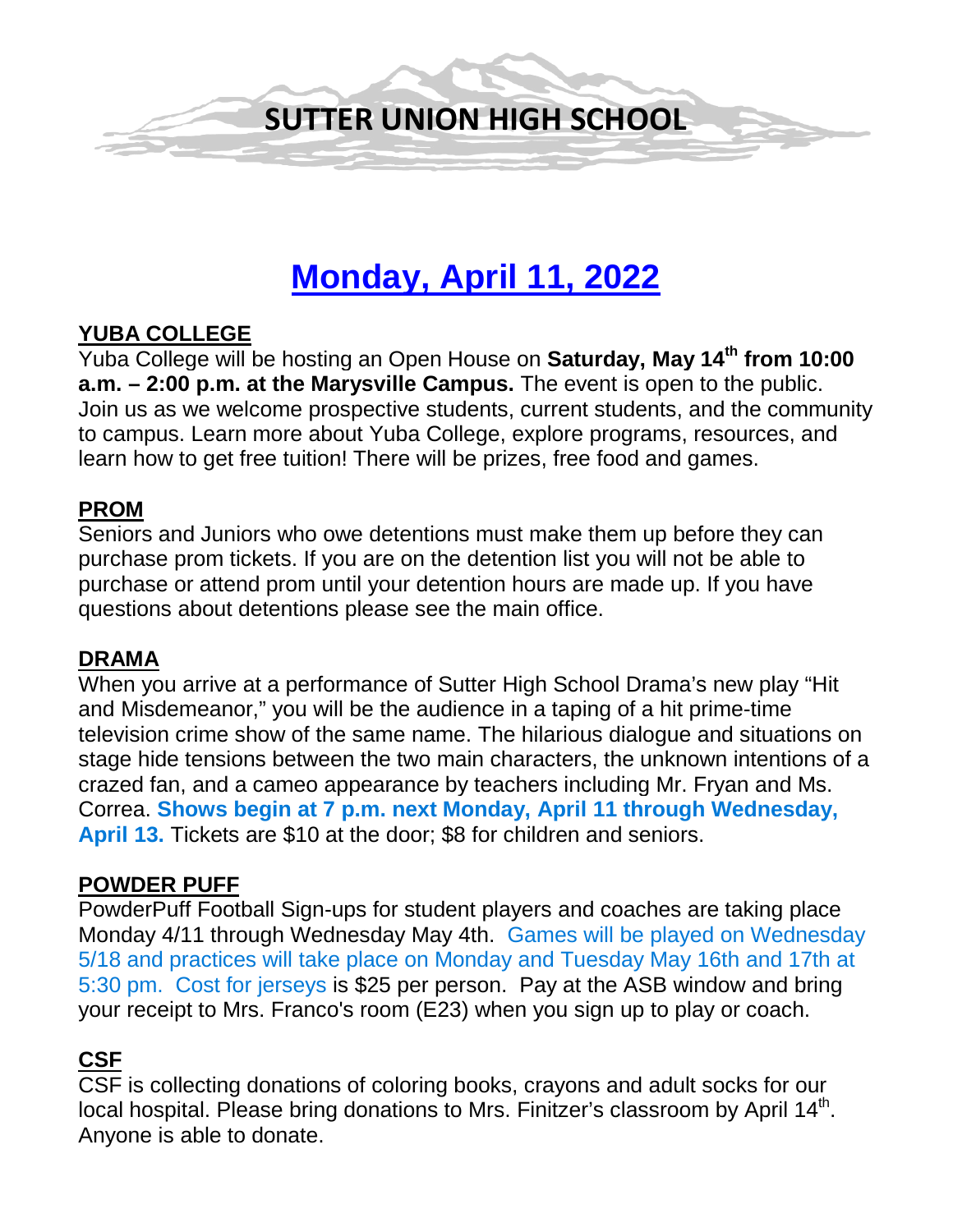

# **KEY CLUB**

There will be a Key Club meeting on **Wednesday, April 13th at lunch in Mrs. Franco's room, E23.** 

#### **INTERACT CLUB**

Officers are needed for the Interact Club. Applications are available in Ms. Cole's room, E26. Elections will be held on Wednesday, April 27<sup>th</sup>.

## **ASB**

#### ASB Officer Requirements:

ASB officers must have served as an Officer for a Club or Student Council for one year and be a rising Junior or Senior. You must have a minimum GPA of 2.5 and no failing grades. All paperwork and ASB candidate speeches are due to Mrs. Franco by **Wednesday, April 13th.** 

*CLASS OFFICERS will be elected at a later date.* 

#### **CLASS FEES**

Pay for your  $2^{nd}$  semester class fee now to avoid being put on the fines list that will be coming out soon!! You can pay before school, at break, lunch, after school or online at shopsutterhigh.com

#### **INTERACT CLUB**

The Interact Club deadline for **scholarship applications is due no later**  than Wednesday, April 27<sup>th</sup>. Please pick up your application in Ms. Cole's room, E-26. You do not have to be an Interact Club member to apply.

#### **FBLA**

Just a reminder to purchase your tickets for the FBLA Easter Egg Hunt on **Thursday, April 14<sup>th</sup> on the soccer field.** Buy your tickets from Mrs. Hopkins, Mr. Danna or any FBLA officer. The cost is \$5. You will be excused from  $5<sup>th</sup>$  period and lunch. **The deadline to purchase tickets is Wednesday, April 13th.**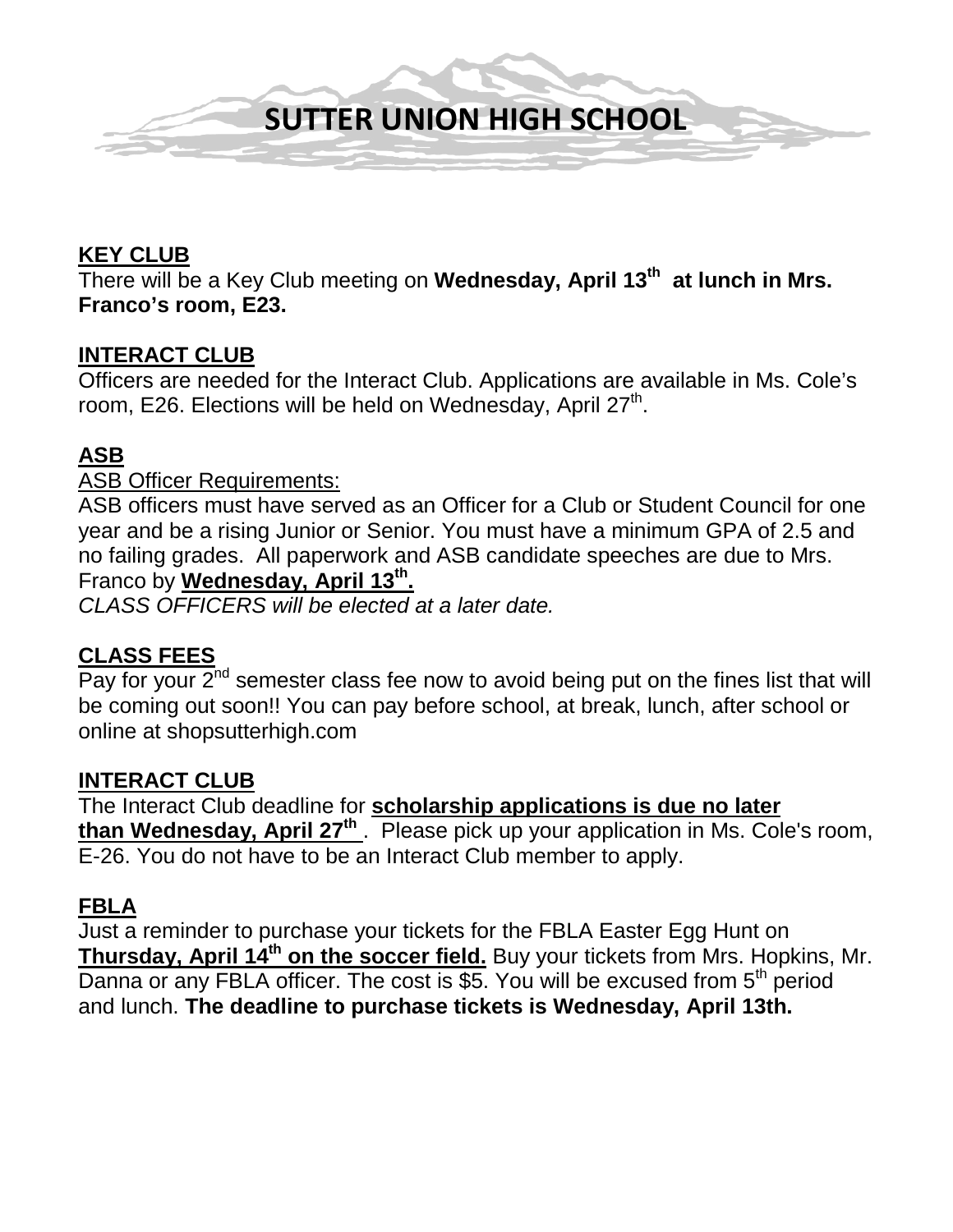# **SUTTER UNION HIGH SCHOOL**

# **SENIORS**

# **GRAD NIGHT**

**SENIORS:** If you would like to sell raffle tickets for the gun raffle see Mrs. Little in the library to pick up tickets.

Seniors don't forget to turn in your Senior Trip and Senior Apparel Forms to Mrs. Franco in Room E23. Apparel orders due by Wednesday April 13th and Senior Trip forms due by Wednesday 4/27.

# **YUBA COLLEGE**

- **Message from Yuba College:**
- **The Summer and Fall 2022 applications are OPEN!** The summer application covers both the summer and fall semester, even if a student decides not to enroll in summer classes.
- Our **Summer/Fall schedule is expected to be viewable starting Monday, April 18th**. Students will be able to look at the schedule to see which classes will be offered, students should **NOT** be submitting the High School Recommendation Form before the pre-coding Dual Enrollment period.

Students wanting to enroll in classes on the first day of Dual Enrollment **Monday, May 23rd** can start submitting their High School Recommendation Form(s) anytime during the **pre-coding period April 18th—May 19th by 5pm.**

# **WEBSITE**

**SENIORS:** Make sure you check the Sutter High School website. You have a great deal to accomplish this year and will benefit from visiting our website, [www.sutterhuskies.com](http://www.sutterhuskies.com/) , often for up-to-date information on:

- Colleges Applications
- Financial Aid
- Job Leads
- SAT/ACT
- Scholarships